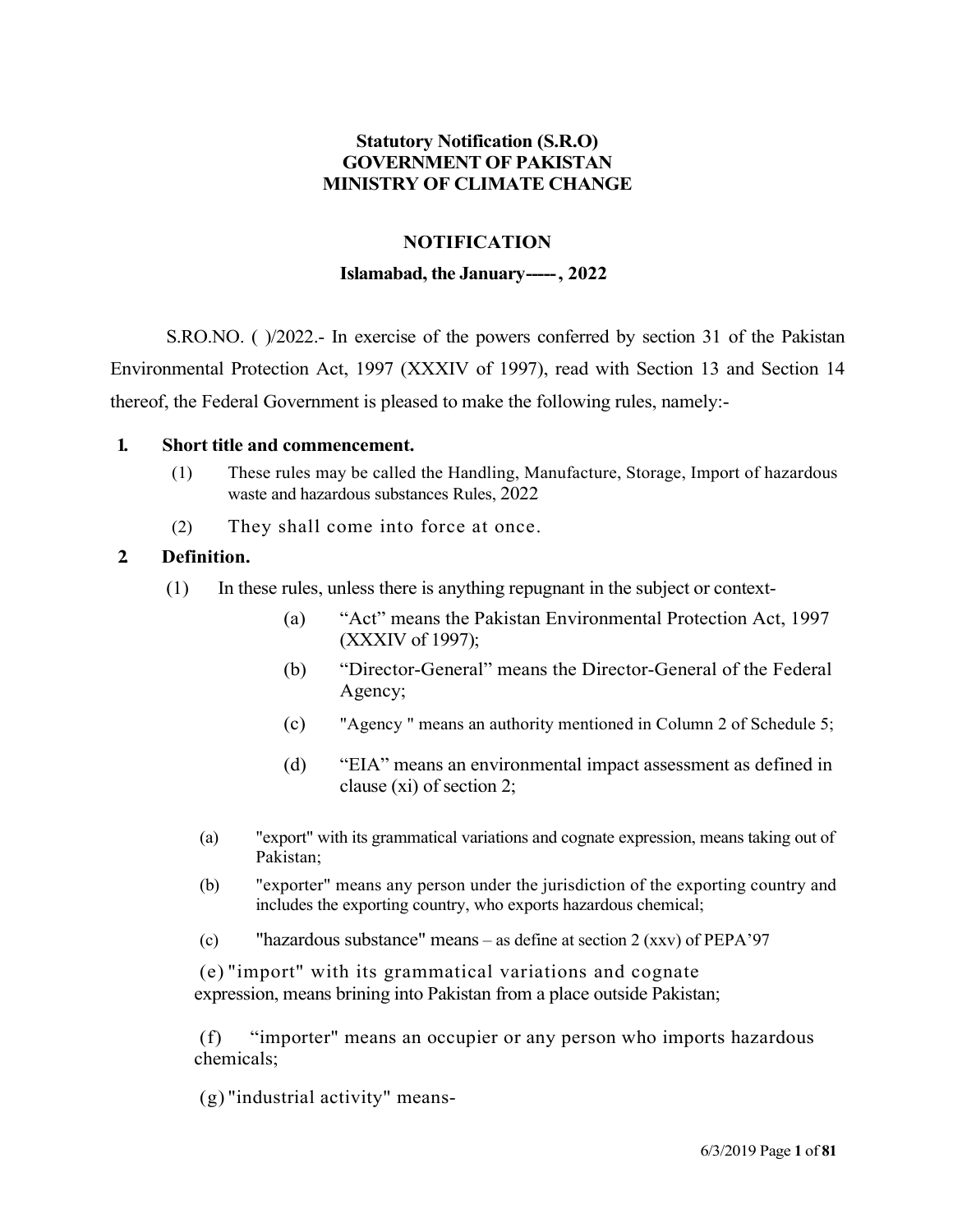(h) an operation or process carried out in an industrial installation referred to in Schedule 4 involving or likely to involve one or more hazardous chemicals and includes on-site storage or on-site transport which is associated with that operation or process, as the case may be; or

(i) isolated storage; or

(j) pipeline ;

(k) "isolated storage" means storage of a hazardous chemical, other than storage associated with an installation on the same site specified in Schedule 4 where that storage involves atleast the quantities of that chemical set out in Schedule 2;

(l) "major accident" means -an incident involving loss of life inside or outside the installation, or ten or more injuries inside and/or one or more injuries outside or release of toxic chemicals or explosion or fire or spillage of hazardous chemicals resulting in on-site or off-site emergencies or damage to equipment leading to stoppage of process or adverse affects to the environment ;

(m) "major accident hazards (MAH) installations" means - isolated storage and industrial activity at a site handling (including transport through carrier or pipeline) of hazardous chemicals equal to or, in excess of the threshold quantities specified in, Column 3 of schedule 2 and 3 respectively;

(n) "section" means a section of the Act; and

(o) "worker" shall have the same meaning as defined in clause (h) of section 2 of the

Factories Act, 1934 as amended in 1997.

(p) "pipeline" means a pipe (together with any apparatus and works associated therewith) or system of pipes (together with any apparatus and work associated therewith) for the conveyance of a hazardous chemical other than a flammable gas as set out in Column 2 of Part II of Schedule 3 at a pressure of less than 8 bars absolute; the pipeline also includes inter -state pipelines;

(l) "Schedule" means Schedule appended to these rules;

(q)"site" means any location where hazardous chemicals are manufactured or processed, stored, handled, used, disposed of and includes the whole of an area under the control of an occupier and includes pier, jetty or similar structure whether floating or not;

(r) "Threshold quantity" means, -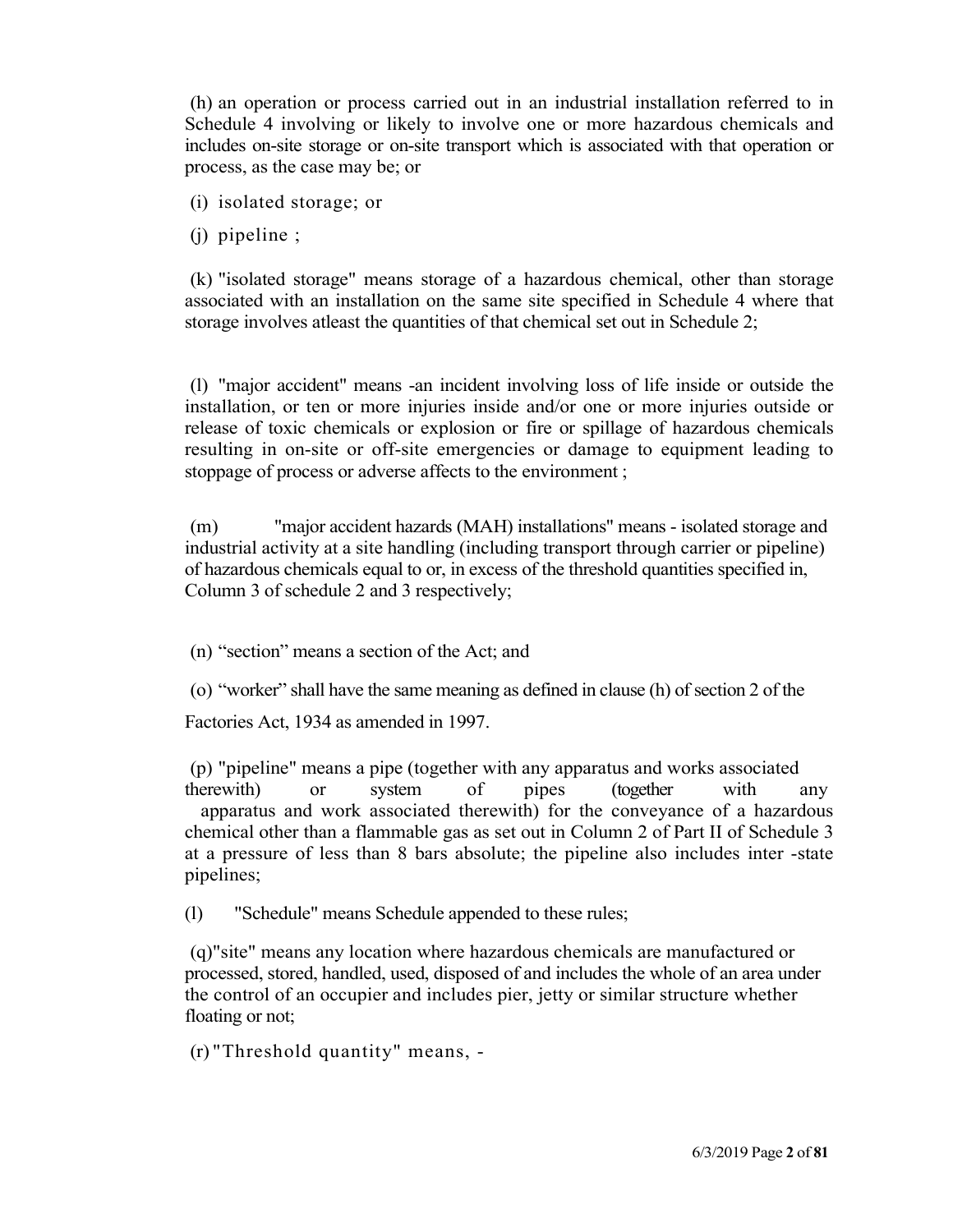- (i) in the case of a hazardous chemical specified in Column 2 of Schedule 2, the quantity of that chemical specified in the corresponding entry in Columns 3 and 4 ;
- (ii) in the case of a hazardous chemical specified in Column 2 of Part I of Schedule 3, the quantity of that chemical specified in the corresponding entry in Columns 3 & 4 of that part;
- (iii)in the case of substances of a class specified in Column 2 of Part II of Schedule 3, the total quantity of all substances of that class specified in the corresponding entry in Columns 3 and 4 of that part.All other words and expressions used in these rules but not defined shall have the same meanings as are assigned to them in the Act.

# 3. GENERAL RESPONSIBILITY OF THE OCCUPIER DURING INDUSTRIAL ACTIVITY -

- (1) these rules shall apply to,
	- (a) an industrial activity in which a hazardous chemical, which satisfies any of the criteria laid down in Part I of Schedule 1 or listed in Column 2 of Part II of this Schedule is, or may be, involved; and
	- [(b) isolated storage of a hazardous chemical listed in Schedule 2 in a quantity equal to or more than the threshold quantity specified in Column 3, thereof.

(2) An occupier who has control of an industrial activity in terms of sub-rule (1) shall provide evidence to show that he has, -

- (a) identified the major accident hazards; and
- (b) taken adequate steps to
	- (i) prevent such major accidents and to limit their consequences to persons and the environment;
	- (ii) provide to the persons working on the site with the information, training and equipment including antidotes necessary to ensure their safety.

## (4) NOTIFICATION OF MAJOR ACCIDENT -

(1) Where a major accident occurs on a site or in a pipe line, the occupier shall [within 48 hours notify] the agency as identified in Schedule 5 of that accident, and furnish thereafter to the Pak EPA a report relating to the accidents in installments, if necessary, in Schedule 6.

(2) The Pak EPA shall on receipt of the report in accordance with sub-rule 1 of this rule, shall undertake a full analysis of the major accident.

[(3) An occupier shall notify to the Pak EPA, steps taken to avoid any repetition of such occurrence on a site.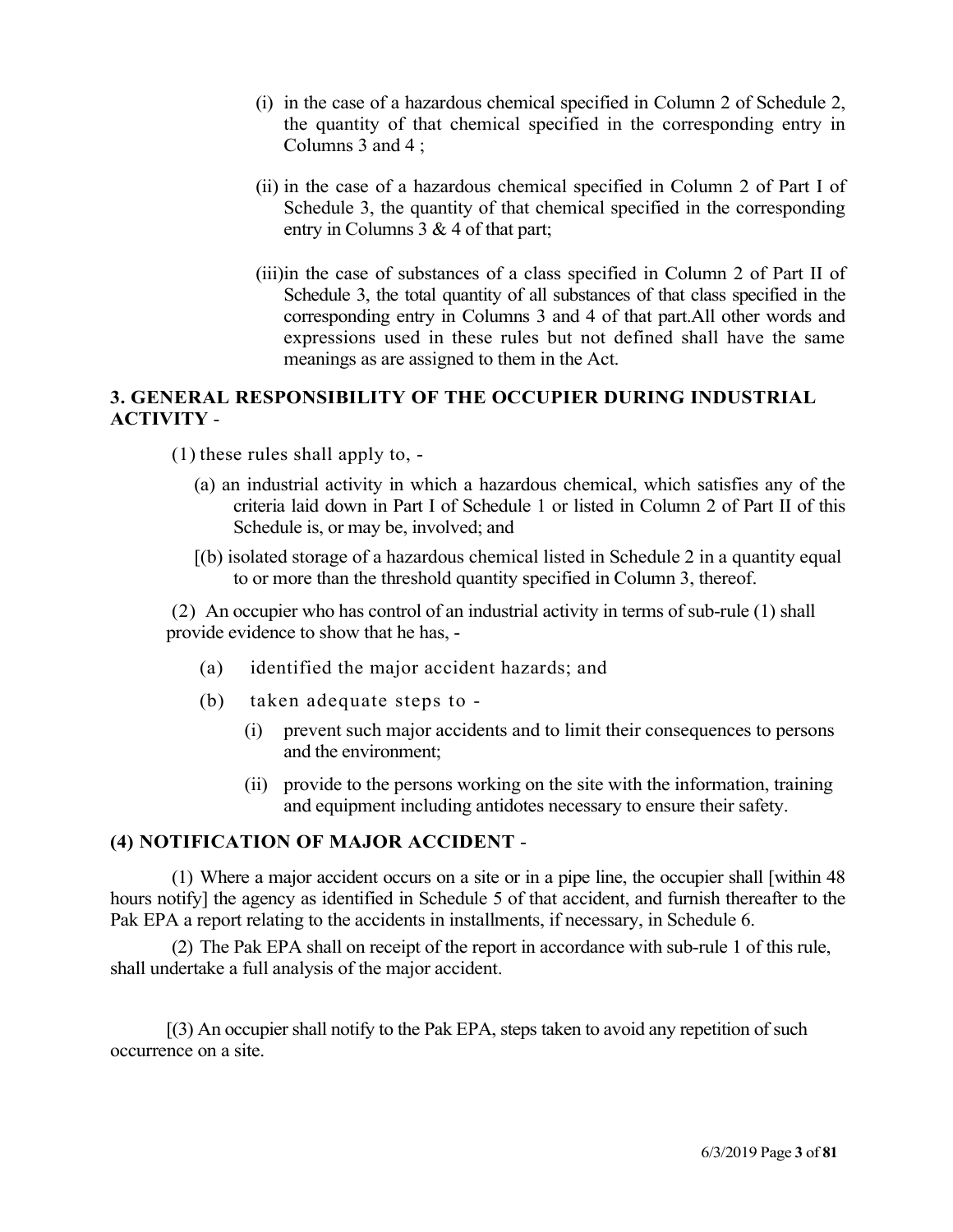(4) The Pak EPA shall in writing inform the occupier, of any lacunae which in its opinion needs to be rectified to avoid major accidents.

## (5) INDUSTRIAL ACTIVITY TO WHICH RULES 7 TO 15 APPLY -

(1) Rules 7 to 15 shall apply to, -

- (a) an industrial activity in which there is involved a quantity of hazardous chemical listed in Column 2 of Schedule 3 which is equal to or more than the quantity specified in the entry for that chemical in Column 3 & 4 (Rules 10-12 only for Column 4); and
- (b) isolated storage in which there is involved a quantity of a hazardous chemical listed in Column 2 of Schedule 2 which is equal to or more than the quantity specified in the entry for that chemical in Column [3 & 4 (rules 10-12 only for column 4).]

(2) For the purpose of rules 7 to 15,

- (a) "new industrial activity" means an industrial activity which,
	- (i) commences after the date of coming into operation of these rules; or
	- (ii) if commenced before that date, is an industrial activity in which a modification has been made which is likely to cover major accident hazards, and that activity shall be deemed to have commenced on the date on which the modification was made;
- (b) an "existing industrial activity" means an industrial activity which is not a new industrial activity.

### (6) APPROVAL AND NOTIFICATION OF SITES -

(1) An occupier shall not undertake any industrial activity unless he has been granted an Environmental Approval for undertaking such an activity and has submitted a written report to the Pak EPA containing the particulars specified in Schedule 7 at least 3 months before commencing that activity or before such shorter time as the Pak EPA may agree and for the purpose of this paragraph, an activity in which subsequently there is or is liable to be a threshold quantity or more of an additional hazardous chemical shall be deemed to be a different activity and shall be notified accordingly.

(2) The Pak EPA within 60 days from the date of receipt of the report shall approve the report submitted and on consideration of the report if it is of the opinion that contravention of the provisions of the Act or the rules made thereunder has taken place, it shall issue notice under section 7 of the Act.

## (7) UPDATING OF THE SITE NOTIFICATION FOLLOWING CHANGES IN THE THRESHOLD QUANTITY -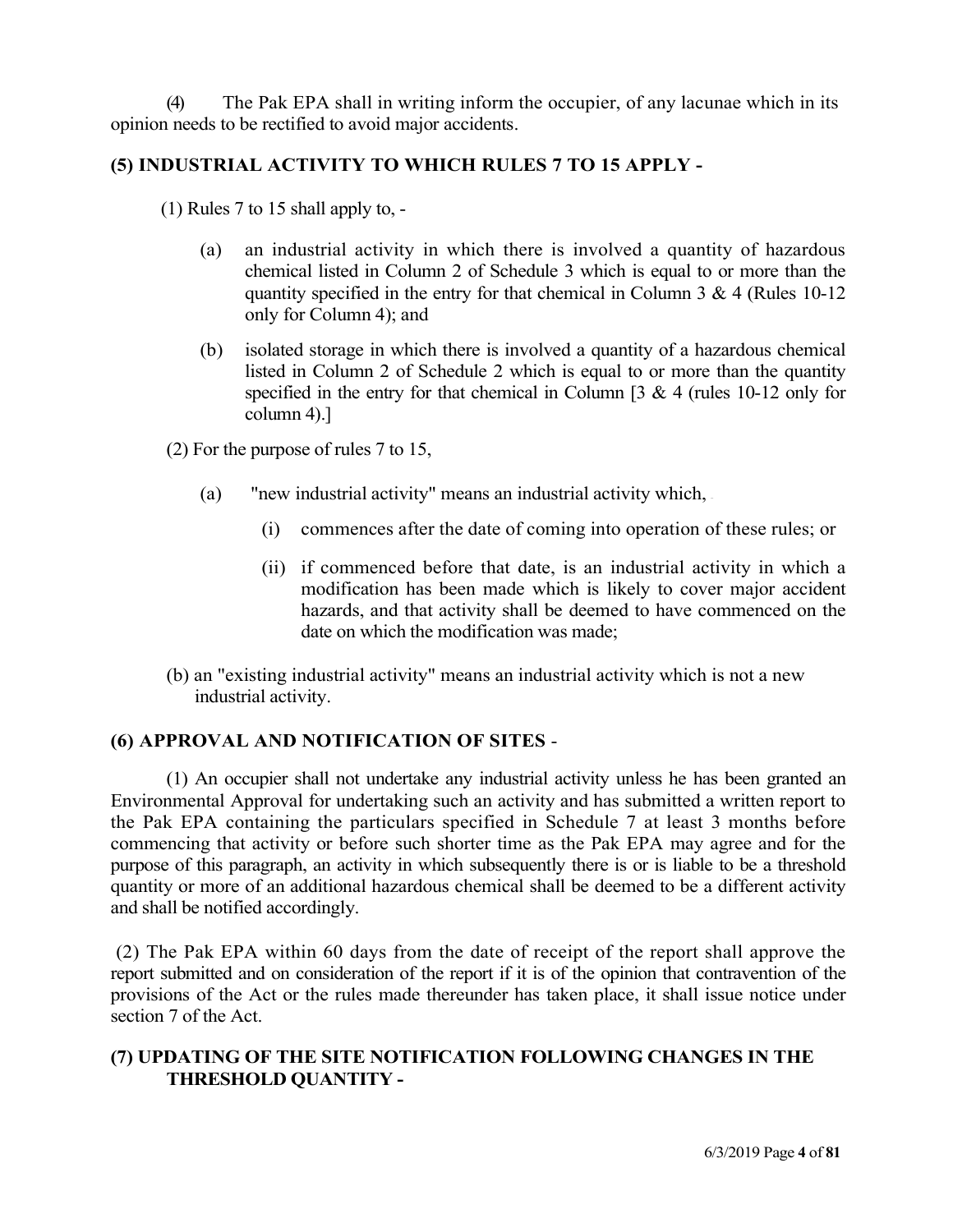Where an activity has been reported in accordance with rule  $7(1)$  and the occupier makes a change in it (including an increase or decrease in the maximum threshold quantity of a hazardous chemical to which this rule applies which is or is liable to be at the site or in the pipeline or at the cessation of the activity) which affects the particulars specified in that report or any subsequent report made under this rule, the occupier shall forthwith furnish a further report to the concerned authority.

### (8) TRANSITIONAL PROVISIONS-

### Where. –

- (a) at the date of coming into operation of these rules, an occupier is in control of an existing industrial activity which is required to be reported under rule 7(1); or
- (b) within 6 months after that date, an occupier commence any such new industrial activity; it shall be a sufficient compliance with that rule if he reports to Pak EPA as per the particulars in Schedule 7 within 3 months after the date of coming into operation of these rules or within such longer time as the Pak EPA may agree in writing.

## (9) SAFETY REPORTS AND SAFETY & ENVIRONMENT AUDIT REPORTS] -

(1)Subjects to the following paragraphs of this rule, an occupier shall not undertake any industrial activity to which this rule applies, unless he has prepared an environmental audit report on that industrial activity containing the information specified in Schedule 8 and has sent a copy of that report to Pak EPA at least ninety days before commencing that activity.

(2)In the case of a new industrial activity which an occupier commences, or by virtue of subrule (2) (a) (ii) of rule 6 is deemed to commence, within 6 months after coming into operation of these rules, it shall be a sufficient compliance with sub-rule (1) of this rule if the occupier sends to the Pak EPA a copy of the environmental report required in accordance with that sub-rule within ninety days after the date of coming into operation of these rules.

[(3) In case of an existing industrial activity, the occupier shall prepare a environmental audit report in consultation with Pak EPA and submit the same within one year from the date of commencement of the Manufacture, Storage and Import of Hazardous substance .

[(4) After the commencement of the Manufacture, Storage and Import of Hazardous Substance ) Rules, 2016, the occupier of both the new and the existing industrial activities shall carry out an independent safety & environmental audit of the respective industrial activities with the help of a certified environmental auditor , not associated with such industrial activities.

(5) The occupier shall forward a copy of the auditor's report along with his comments to the Pak EPAy within 30 days after the completion of such Audit.]

[(6) The occupier shall update the environment audit report once a year by conducting a fresh safety and environment audit and forward a copy of it with his comments thereon within 30 days to the Pak EPA.

(7) Pak EPA may if it deems fit, issue improvement notice under rule 19 within 45 days of the submission of the said report.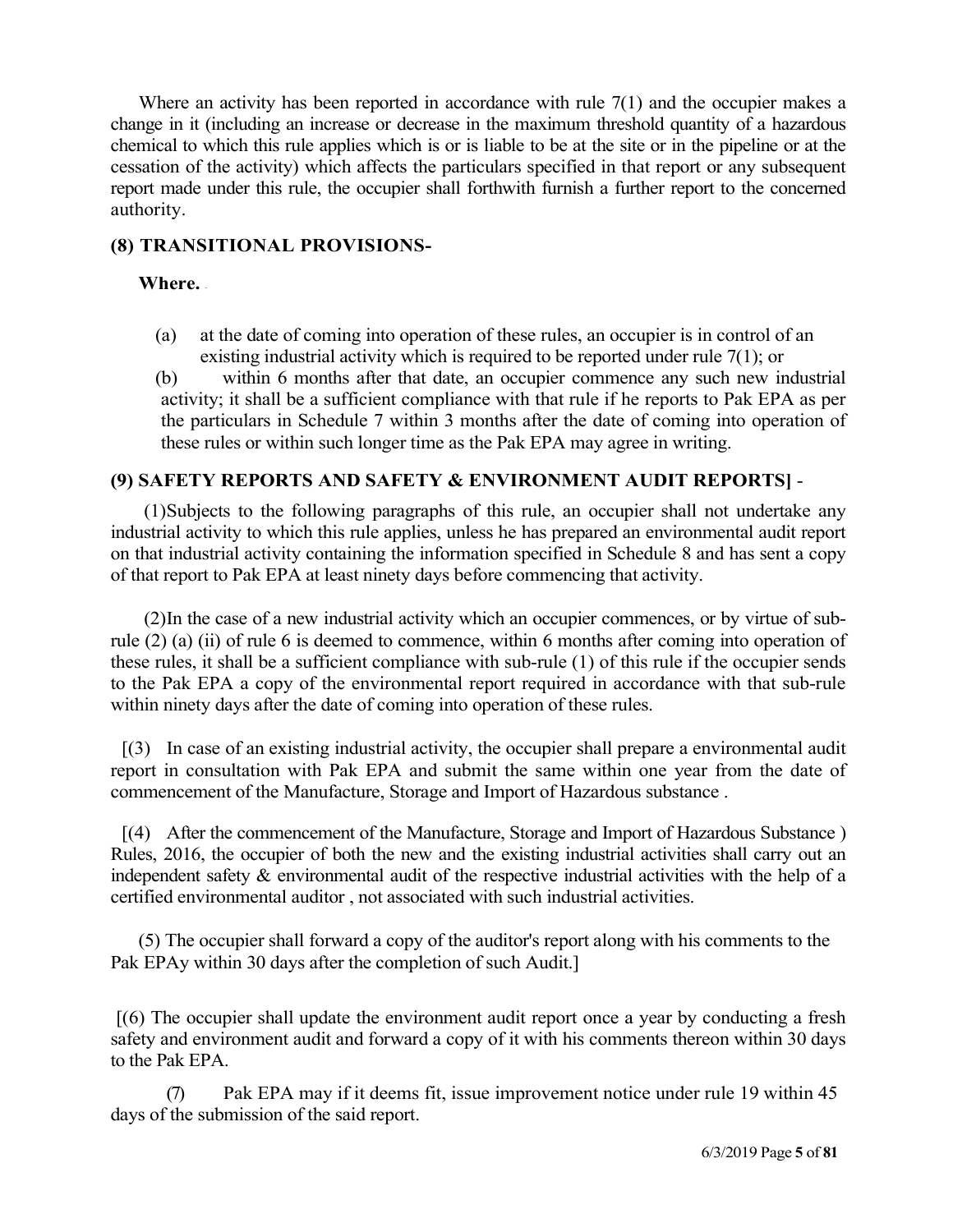#### (10) UPDATING OF REPORTS UNDER RULE 10-

(1) Where an occupier has made a safety & environment report in accordance with subrule (1) of rule 10 he shall not make any modification to the industrial activity to which that safety & environment report relates which could materially affect the particulars in that report, unless he has made a further report to take account of those modifications and has sent a copy of that report to the Pak EPA at least 90 days before making those modifications.

(2) Where an occupier has made a report in accordance with rule 10 and sub - rule (1) of this rule and that industrial activity is continuing the occupier shall within three years of the date of the last such report, make a further report which shall have regard in particular to new technical knowledge which has affected the particulars in the pervious report relating to safety and hazard assessment and shall within 30 days send a copy of the report to the Pak EPA.

## (11) REQUIREMENT FOR FURTHER INFORMATION TO BE SENT TO THE AGENCY -

Where, in accordance with rule 10, an occupier has sent a safety & environment audit report and the safety & environment audit report relating to an industrial activity to the Pak EPA, the Pak EPA may, by a notice served on the occupier, require him to provide such additional information as may be specified in the notice and the occupier shall send that information to the Pak EPA within 90 days.

## (12) PREPARATION TO ON-SITE EMERGENCY PLAN BY THE OCCUPIER -

(1) An occupier shall prepare and keep up-to-date an on-site emergency plan containing details specified in Schedule II and detailing how major accidents will be dealt with on the site on which the industrial activity is carried on and that plan shall include the name of the person who is responsible for safety on the site and the names of those who are authorized to take action in accordance with the plan in case of an emergency.

(2) The occupier shall ensure that the emergency plan prepared in accordance with sub-rule (1) takes into account any modification made in the industrial activity and that every person on the site who is affected by the plan is informed of its relevant provisions.

- (3) The occupier shall prepare the emergency plan required under sub-rule (1),-
	- (a) in the case of a new industrial activity, before that activity is commenced;
	- (b) in the case of an existing industrial activity within 90 days of commencing into operation of these rules.

(4) The occupier shall ensure that a mock drill of the on-site emergency plan is conducted every twelve months;

(5) A detailed report of the mock drill conducted under sub-rule (4) shall be made immediately available to the concerned Authority.]

## (13) PREPARATION OF OFF-SITE EMERGENCY PLAN BY THE AGENCY -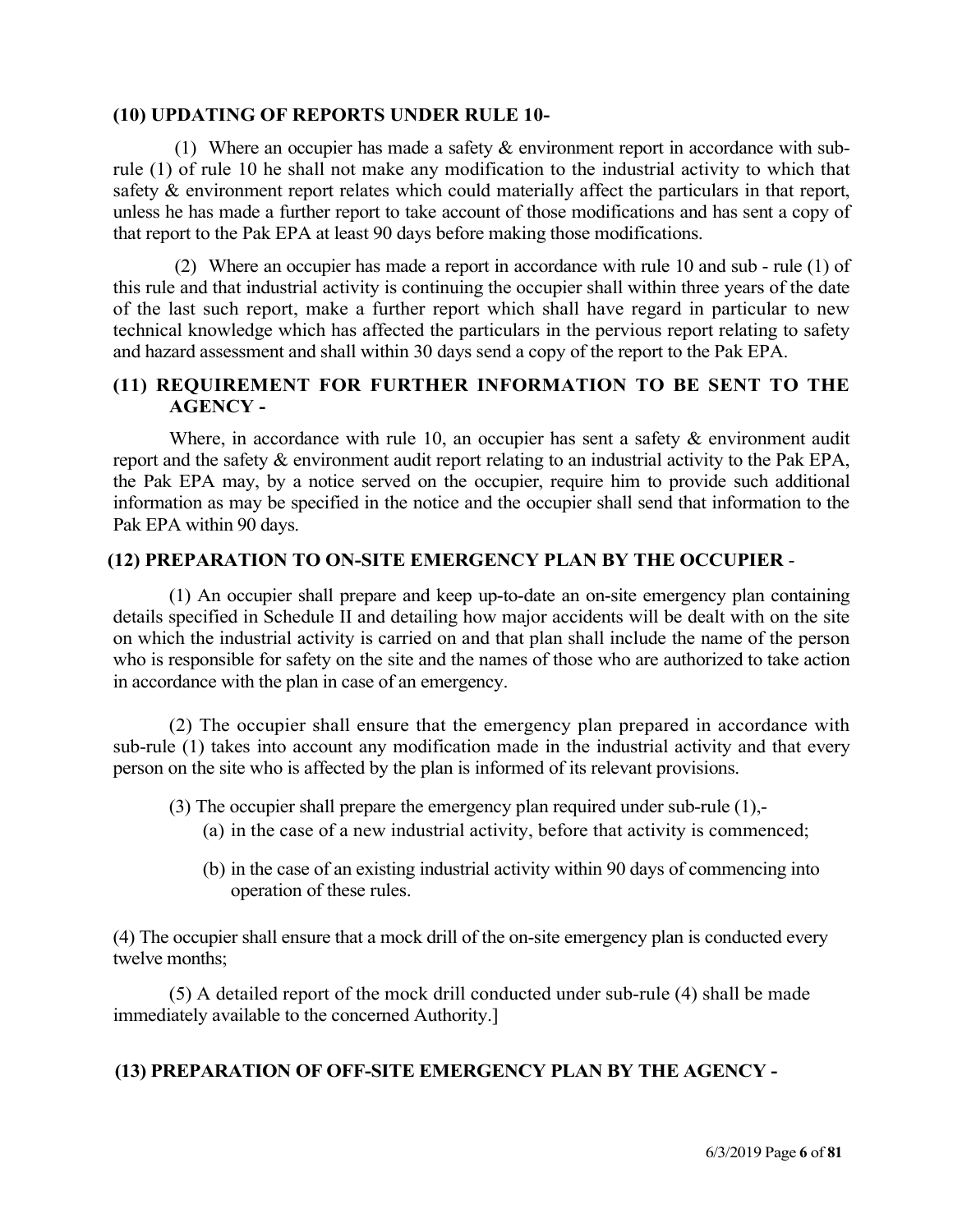(1) It shall be the duty of the Pak EPA as identified in Column 2 of Schedule 5 to prepare and keep up-to-date an adequate off-site emergency plan containing particulars specified in Schedule 12 and detailing how emergencies relating to a possible major accident on that site will be dealt with and in preparing that plan the Pak EPA shall consult the occupier, and such other persons as it may deem necessary.

(2) For the purpose of enabling the Pak EPA to prepare the emergency plan required under sub-rule (1), the occupier shall provide the Pak EPA with such information relating to the industrial activity under his control as the Pak EPA may require, including the nature, extent and likely effects off-site of possible major accidents and the agency shall provide the occupier with any information from the off-site emergency plan which relates to his duties under rule 13.

(3) The Pak EPA shall prepare its emergency plan required under sub-rule (1),-

- (a) In the case of a new industrial activity, before that activity is commenced;
- (b) In the case of an existing industrial activity, within six months of coming into operation to these rules.

(4) The Pak EPA shall ensure that a rehearsal of the off-site emergency plan is conducted at least once in a calendar year.

### (14) INFORMATION TO BE GIVEN TO PERSONS LIABLE TO BE AFFECTED BY A MAJOR ACCIDENT -

(1) The occupier shall take appropriate steps to inform persons outside the site either directly or through District emergency units who are likely to be in an area which may be affected by a major accident about, -

- (a) the nature of the major accident hazard; and
- (b) the safety measures and the "Do's' and 'Don'ts" which should be adopted in the event of a major accident.

(2) The occupier shall take steps required under sub-rule (1) to inform persons about an industrial activity, before that activity is commenced, except, in the case of an existing industrial activity in which case the occupier shall comply with the requirements of sub-rule (1) within 90 days of coming into operation of these rule.

#### (15) DISCLOSURES OF INFORMATION -

Where for the purpose of evaluating information notified under rule 5 or 7 to 15, the Pak EPA discloses that information to some other person, that other person shall not use that information for any purpose except for the purpose of the Pak EPA disclosing it, and before disclosing the information the Pak EPA shall inform that other person of his obligations under this paragraph.

#### (16) COLLECTION, DEVELOPMENT AND DISSEMINATION OF INFORMATION -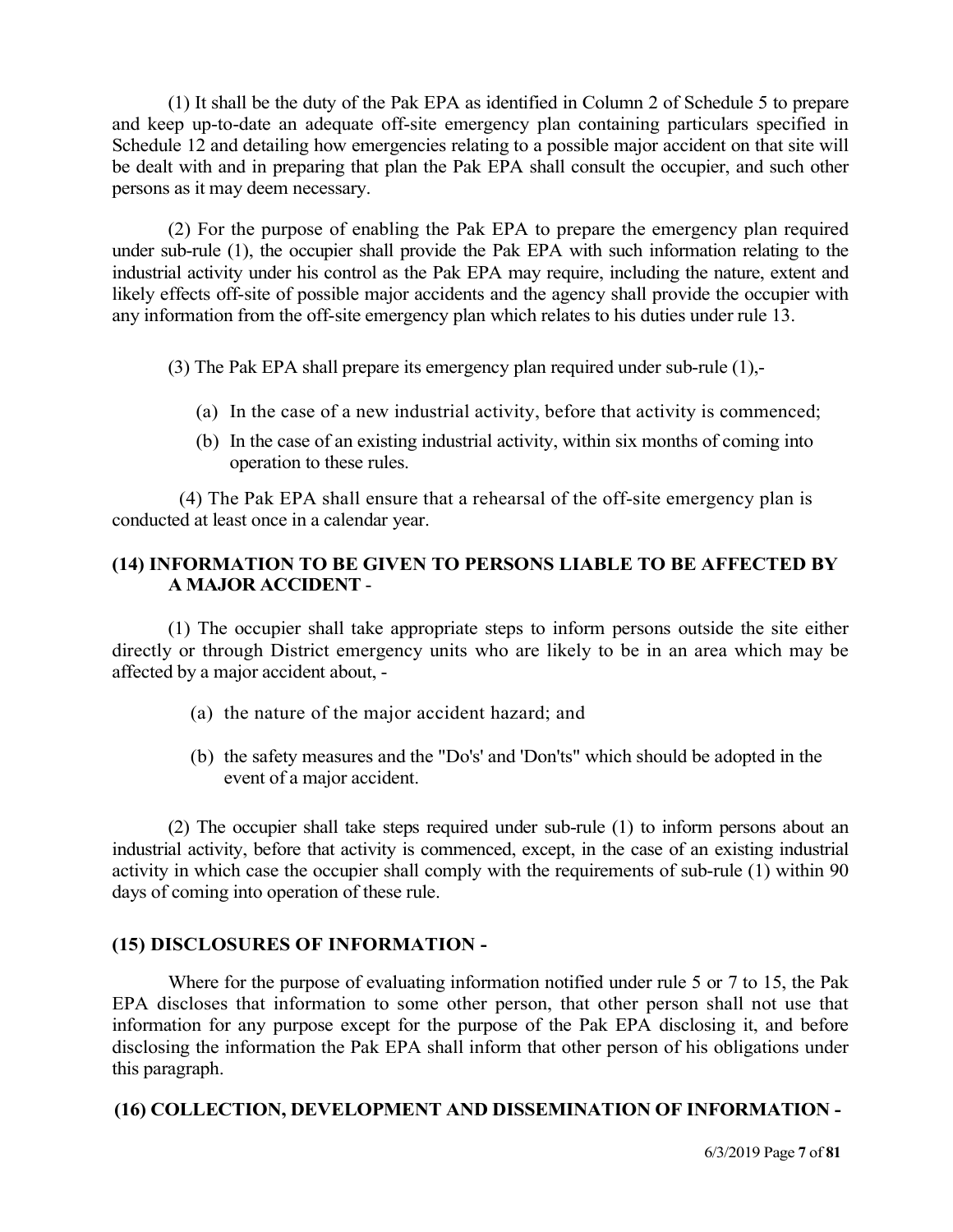(1) This rule shall apply to an industrial activity in which a hazardous chemical which satisfies any of the criteria laid down in part I of Schedule 1 or listed] in Column 2 of Part II of this Schedule is or may be involved.

(2) An occupier, who has control of an industrial activity in term of sub-rule 1 of this rule, shall arrange to obtain or develop information in the form of material safety data sheet as specified in Schedule 9. The information shall be accessible upon request for reference.

(3) The occupier while obtaining or developing a material safety data sheet as specified in Schedule 9 in respect of a hazardous chemical handled by him shall ensure that the information is recorded accurately and reflects the scientific evidence used in making the hazard determination. In case, any significant information regarding hazard of a chemical is available, it shall be added to the material safety data sheet as specified in Schedule 9 as soon as practicable.

(4) Every container of a hazardous chemical shall be clearly labelled or marked to identify -

- (a) the contents of the container ;
- (b) the name and address of manufacturer or importer of the hazardous chemical ;
- (c) the physical, chemical and toxicological data as per the criteria given at Part I of Schedule 1.
- (4) In terms of sub rule 4 of this rule where it is impracticable to label a chemical in view of the size of the container or the nature of the package, provision should be made for other effective means like tagging or accompanying documents.

### (17) IMPORT OF HAZARDOUS CHEMICALS -

(1) This rule shall apply to a chemical which satisfies any of the criteria laid down in Part I of Schedule 1 [or listed] in Column 2 of Part II of this Schedule.

(2) Any person responsible for importing hazardous substances in Pakistan shall provide [before 30 days or as reasonably possible but not later than] the date of import to the concerned authorities as identified in Column 2 of Schedule 5 the information pertaining to, -

- (i) the name and address of the person receiving the consignment in Pakistan;
- (ii) the port of entry in Pakistan;
- (iii) mode of transport from the exporting country to Pakistan;
- (iv) the quantity of chemical (s) being imported; and
- (v) complete product safety information.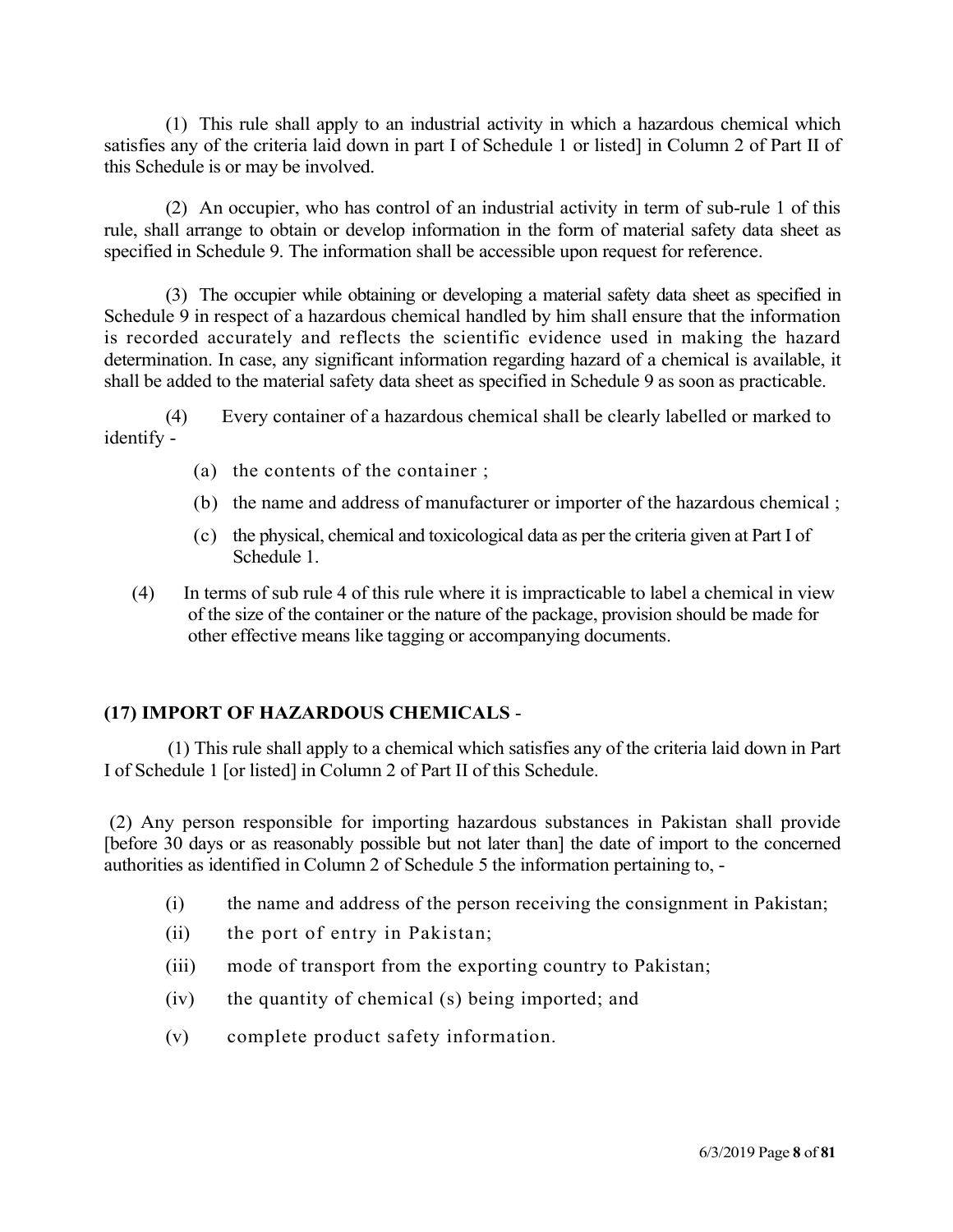(vi) Transport of hazardous goods shall be subject to proper labeling as per UN adopted "Globally Harmonized System of Classification and Labelling of Chemicals" Rev 6, 2015

(3) If the Pak EPA is satisfied that the chemical being imported is likely to cause major accidents, it may direct the importer to take such safety measures as the Pak EPA or the provincial EPA may deem appropriate.

[(3A) In case the EPA of the province is of the opinion that the chemical should not be imported on safety or on environmental considerations, such Agency may direct stoppage of such import.]

(4) The EPA at the province shall simultaneously inform the concerned Port Authority to take appropriate steps regarding safe handling and storage of hazardous chemicals while offloading the consignment within the port premises.

(5) Any person importing hazardous substance shall maintain the records of the hazardous substances imported as specified in Schedule 10 and the records so maintained shall be open for inspection by the EPA at the province or the federal agency or any officer appointed by them in this behalf.

(6) The importer of the hazardous substance l or a person working on his behalf shall ensure that transport of hazardous substances from port of entry to the ultimate destination is in accordance with the Motor Vehicles rules, amended 2014 framed under the provisions of the Motor Vehicles Act, 1988 and (Motor Vehicles) Ordinance, 1965, (Motor Vehicles) Rules, 1969, National

Highways Safety Ordinance, 2000

## (18) IMPROVEMENT NOTICES -

(1) if the concerned agency is of the opinion that a person has contravened the provisions of these rules, the concerned agency shall serve on him a notice ( in this para referred to as " an improvement notice") requiring that person to remedy the contravention or, as the case may be, the matters occasioning it within 45 days.]

(2) A notice served under sub-rule (1) shall clearly specify the measures to be taken by the occupier in remedying said contraventions.

## (19) POWER OF THE FEDERAL GOVERNMENT TO MODIFY THE SCHEDULES -

The Federal Government may, at any time, by notification in the Official Gazette, make suitable changes in the Schedules.

## (20) Transport of hazardous substances.

(1) An application for grant of license for transport of a hazardous substance shall, in addition to the information contained in Form A of Schedule II, also provide the following